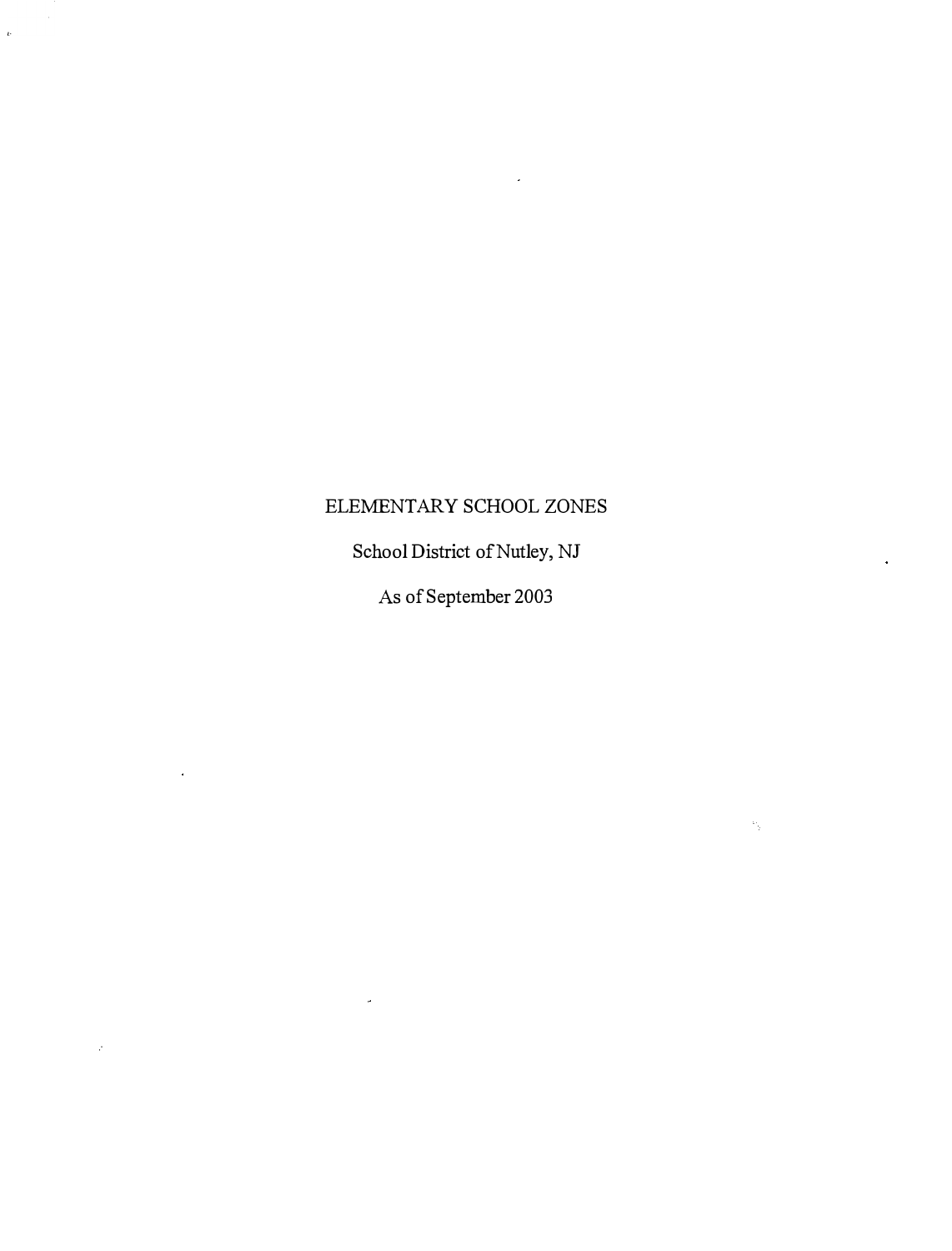| Α                      |              | Coeyman Ave.     | SG  | <b>Fairview Lane</b>  | R       | Humbert St.         | W    | Msgr. Owens Pl.          | w      |
|------------------------|--------------|------------------|-----|-----------------------|---------|---------------------|------|--------------------------|--------|
| Ackerman St.           | L            | Colonial Terr.   | Y   | Fernwood Terr.        | Y       | Hunt Pl.            | W    | Montclair Ave.           | Y      |
| Adams St.              | R            | Columbia Ave.    | R.  | Fischer Ave.          | R       |                     |      | Moore Pl.                | Г      |
| Albany Ave.            | L            | Conduit Pl.      | w   | Fitting Pl.           | Y       | $\mathbf{I}$        |      | Morris Pl.               | W      |
| Alexander Ave.         | SG           | Conover Ave.     | w   | Florence St.          | L,W     | Ideal Ct.           | w    | Mountainview Ave.        | R      |
|                        |              | Cook Rd.         | L   | Forest Ave.           | SG      | Irving PI.          | Y    | Mt. Vernon St.           | L      |
| в                      |              | Coppola St.      | L   | Frank St.             | L       | lvy Pl.             | R    | Myrtle Ave.              | W      |
| Baltimore St.          | Y            | Corsay Rd.       | L   | Franklin Ave.         | L, R, Y |                     |      |                          |        |
| Bank St.               | R            | Cortlandt St.    | Г   | Franklin Terr.        | Y       | J                   |      |                          |        |
| Barclay Dr.            | Υ            | Cottage Pl.      | SG  | Freeman PI.           | W       |                     |      |                          |        |
| Barringer Dr.          | Y            | Coventry Dr.     | Y   | Friedland Rd.         | w       | Jackson St.         | Υ    | N                        |        |
| Bayard St.             | w            | Craig Pl.        | L   | Fulton St.            | R.      | Jefferson St.       | L    | Nairn Pl.                | w      |
| Beech St.              | R            | Crestwood Ave.   | L   | Funston Pl.           | SG      | Joerg Ave.          | SG   | Nelson Pl.               | L      |
| Berton Pl.             | W            | Crestwood Ct.    | L   |                       |         |                     |      | New St.                  | R      |
| Birch St.              | w            | Cross St.        | L   | G                     |         | κ                   |      | Newark Ave.              | L      |
| Blair Rd.              | R            |                  |     | Gabriel St.           | w       | Kenzel Ave.         | SG   | Newman Ave.              | R      |
| Blanjen Terr.          | Υ            | D                |     | Garden Pl.            | SG      | Kierstead Ave.      | Г    | Nicola PI.               | W      |
| Bloomfield Ave.        |              | L,R,SG Daily St. | SG  | Gerard Rd.            | R       | King St.            | W    | Norman St.               | SG     |
| <b>Blum Lane</b>       | L            | Darling Ave.     | SG  | Glendale St.          | Y       | Kingsland St.       | SG,Y | North Rd.                | Y      |
| Booth Dr.              | $\mathsf{R}$ | Denver St.       | L   | Glenview Rd.          | R       | Knox Pl.            | R    | N. Spring Garden Ave. SG |        |
| <b>Briar Lane</b>      | L            | DeVausney Pl.    | L   | Gless Ave.            | L       |                     |      | Nutley Ave.              | W,Y    |
| <b>Brittany Circle</b> | Y            | Dodd St.         | Y   | Gonnelli St.          | L       | $\mathbf{L}$        |      |                          |        |
| Bromley Pl.            | R            | Dogwood Lane     | Y   | Grant Ave.            | W       | Lafayette Pl.       | W    | О                        |        |
| Brookdale Ave.         | SG           | Donna Ct.        | L   |                       |         | Lake St.            | SG   | Oak St.                  | Y      |
| <b>Brookfield Ave.</b> | Y            | Duncan Pl.       | w   | н                     |         | Lakeside Dr.        | Y    | Oak Crest Pl.            | SG     |
| Brookline Ave.         | L            | Durant Pl.       | w   | Hagert St.            | w       | Lansdowne PI.       | SG   | Oakley Terr.             | SG     |
| Brookway               | Υ            |                  |     | Hamilton Pl.          | Y       | Laura Ave.          | SG   | Oak Ridge Ave.           | W      |
| Brown St.              | L            |                  |     | Hampton Pl.           | w       | Laurel PI           | Y    | Ohlson Ave.              | R      |
| Burnett Pl.            | w            | E                |     | Hancox Ave.           | w       | Lewis St.           | W    | Orange St.               | Υ      |
|                        |              | E. Centre St.    | w   | Harrison St.          | L       | Lincoln St.         | Г    | Orchard St.              | L      |
| C                      |              | E. High St.      | Y   | Hartford Dr.          | Y       | Linden Pl.          | R    | Overlook Terr.           | SG     |
| Cadmus St.             | SG           | E. Passaic Ave.  | L,R | Harvard St.           | W       | Linn Rd.            | L    |                          |        |
| Calico Lane            | Υ            | East Plaza       | Y   | Hastings Ave.         | L       | Lloyd Ct.           | Υ    | P                        |        |
| Cambridge Dr.          | Υ            | E. White Terr.   | W   | Hawthorne Ave.        | SG,Y    | Locust St.          | Г    | Pake St.                 | L      |
| Carlton Terr.          | R            | Edgar Pl.        | Y   | Hay Ave.              | W       | Lovel Ct.           | W    | Parallel St.             | L      |
| Carrie Ct.             | L            | Edgewood Ave.    | Y   | Hazel Terr.           | R       | M                   |      | Park Ave.                | w      |
| Carteret Pl.           | R            | Edison Ave.      | SG  | Hetherington Rd.      | w       | Manchester Dr.      | Y    | Park Dr.                 | W,Y    |
| Cathedral Ave.         | Υ            | Ellen St.        | w   | Hickory Rd.           | R       | Manhatten Ct.       | R    | Park Way                 | Y      |
| Cedar St.              | SG           | Elm Pl.          | Y   | High St.              | SG,Y    | Mapes Ave.          | SG   | Passaic Ave.             | L,W,Y  |
| Centre St.             | L,R,W        | Emily Ave.       | SG  | <b>Highfield Lane</b> | W,Y     | Maple PI.           | Y    | Paterson Ave.            | Y      |
| Chadwick Dr.           | SG           | Enlcosure        | Y   | Highland Ave.         | R       | Margaret Ave.       | L    | Pauline Dr.              | L      |
| Charles St.            | W            | Entwistle Ave.   | L   | Hillside Ave.         | R,Y     | May Pl.             | Y    | Pershing Ave.            | Y      |
| Chase St.              | L            | Erie Pl.         | Υ   | Hillside Cr.          | R       | McKinley St.        | Y    | Plain St.                | R      |
| Cherry Pl.             | Υ            | Ernest St.       | L   | Hilton St.            | w       | Meachem Ave.        | L    | Plymouth Rd.             | L      |
| Chesire Ct.            | Υ            | Essex St.        | L   | Holmes St.            | L       | Memorial Dr.        | Y    | Pomander Walk            | w      |
| Chestnut Pl.           | Υ            | Evelyn Pl.       | Y   | Homer Ave.            | L       | Memorial St.        | Υ    | Poplar Pl.               | SG     |
| Chestnut St.           | R,Y          | Evergreen Ave.   | L   | Hope St.              | L       | Memphis Ave.        | L    | Povershon Rd.            | R      |
| Church St.             | R            |                  |     | Hopper Ave.           | L       | Milton Ave.         | Г    | Princeton St.            | W      |
| Clement St.            | R            | F                |     | Howard PI.            | R       | Monroe St.          | R    | Prospect St.             | L,R,SG |
| Cleveland Ave.         | Y            | Faber Pl.        | R   | Howe Ave.             | Y       | Msg. Blake Plaza    | w    |                          |        |
| Clover St.             | R            | Fairfax Ct.      | Y   | Hudson St.            | R       | Msg. DiLuca Plaza L |      |                          |        |
|                        |              |                  |     |                       |         |                     |      |                          |        |

 $\label{eq:2.1} \begin{aligned} \Psi_{\alpha\beta} &= \frac{1}{\beta} \, \frac{1}{\beta} \, , \end{aligned}$   $\begin{aligned} \begin{aligned} \n\Phi_{\alpha\beta} &= \frac{1}{\beta} \, , \end{aligned} \end{aligned}$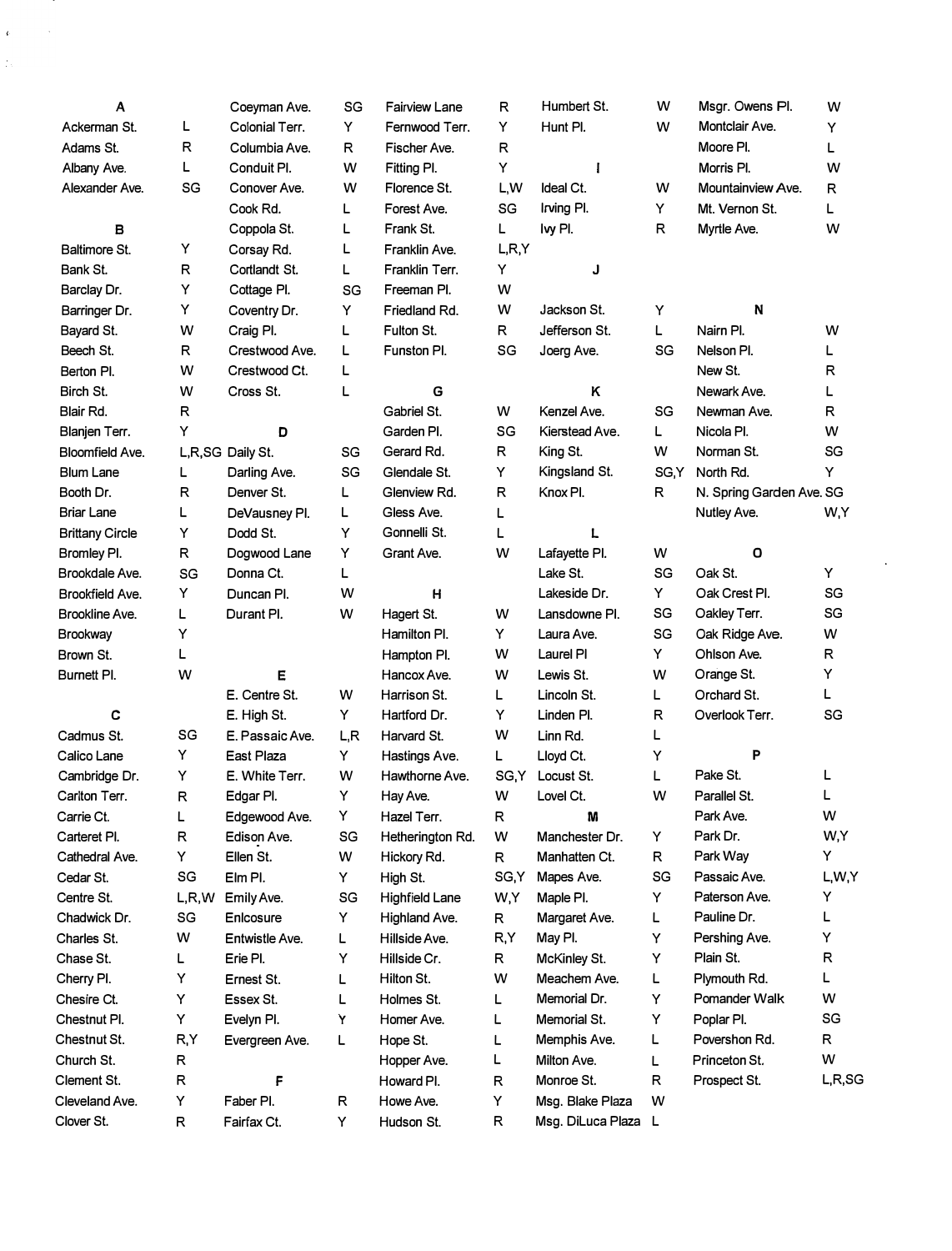| Q                 |      | т                     |       | z |
|-------------------|------|-----------------------|-------|---|
| Quarry St.        | w    |                       |       |   |
|                   |      | Taft St.              | L     |   |
| R                 |      | Tennis Pl.            | w     |   |
| Race St.          | L    | Terrace Ave.          | Y     |   |
| Ravine Ave.       | L    | Tremont PI.           | L     |   |
| Raymond Ave.      | SG   |                       |       |   |
| Regents Dr.       | Y    |                       |       |   |
| Renner Ave.       | SG   | υ                     |       |   |
| Rev.Robert's Pl.  | L    | Union Ave.            | w     |   |
| Rhoda Ave.        | SG   | Underhill Ct.         | L     |   |
| Ridge Rd.         | R,SG |                       |       |   |
| River Rd.         | W,Y  | ۷                     |       |   |
| Robert St.        | Υ    | Vail St.              | Y     |   |
| Roma St.          | w    | Valley Rd.            | R     |   |
| Romano St.        | L    | Van Riper Pl.         | Y     |   |
| Roosevelt St.     | Y    | Van Winkle Ave.       | L,R   |   |
| Russell Ave.      | w    | Villa PI.             | w     |   |
| Rutgers Pl.       | Y    | Vincent Pl.           | R     |   |
|                   |      | Vine St.              | L     |   |
| s                 |      | Vreeland Ave.         | SG, Y |   |
| Sadler Rd.        | R    |                       |       |   |
| St. Mary's Pl.    | w    | w                     |       |   |
| St. Paul's Pl.    | Y    | Walnut St.            | W,Y   |   |
| San Antonio Ave.  | L    | Warren St.            | R,Y   |   |
| Sargent St.       | L    | Washington Ave.       | W,Y   |   |
| Satterthwaite Av. | W,Y  | Watchung Pl.          | R     |   |
| School Lane       | SG   | Wayne PI.             | w     |   |
| Sharlene Rd.      | L    | <b>Wayside Lane</b>   | L     |   |
| Shepard Pl.       | Y    | Webster St.           | R     |   |
| Sherwood Lane     | L    | Wesley Pl.            | w     |   |
| S.Spring Garden   | SG   | Weston St.            | w     |   |
| Spatz Ave.        | L    | West Plaza            | Y     |   |
| Speer PI.         | R    | Wharton Ave.          | Y     |   |
| Spring St.        | L    | White Terr.           | w     |   |
| Spruce St.        | SG   | Whitford Ave.         | W,Y   |   |
| Spurr Pl.         | W    | William St.           | R     |   |
| Stager St.        | L.   | Wilmington Dr.        | Y     |   |
| Stanley Ave.      | SG   | Wilshire Dr.          | Y     |   |
| Stewart Ave.      | w    | Willow PI.            | Y     |   |
| Stockton PI.      | w    | Wilson St.            | L     |   |
| Stratford Dr.     | Y    | Windsor PI.           | SG    |   |
| Summit Wav        | SG   | Winthrop Dr.          | Y     |   |
| Sunset Dr. E      | SG   | Witherspoon St.       | w     |   |
| Sunset Dr. S      | SG   | <b>Woodcrest Lane</b> | L     |   |
| Sunset Dr. W      | SG   | Woodland Ave.         | L     |   |
| Surrey Ct.        | Y    | х                     |       |   |
| Swathmore Dr.     | Y    |                       |       |   |
| Sylvan Pl.        | SG   | Y                     |       |   |
|                   |      | Yale St.              | w     |   |
|                   |      | Yantacaw Pl.          | Y     |   |
|                   |      |                       |       |   |

. .

 $\lambda$ 

 $\mathbf{z}^{\dagger}$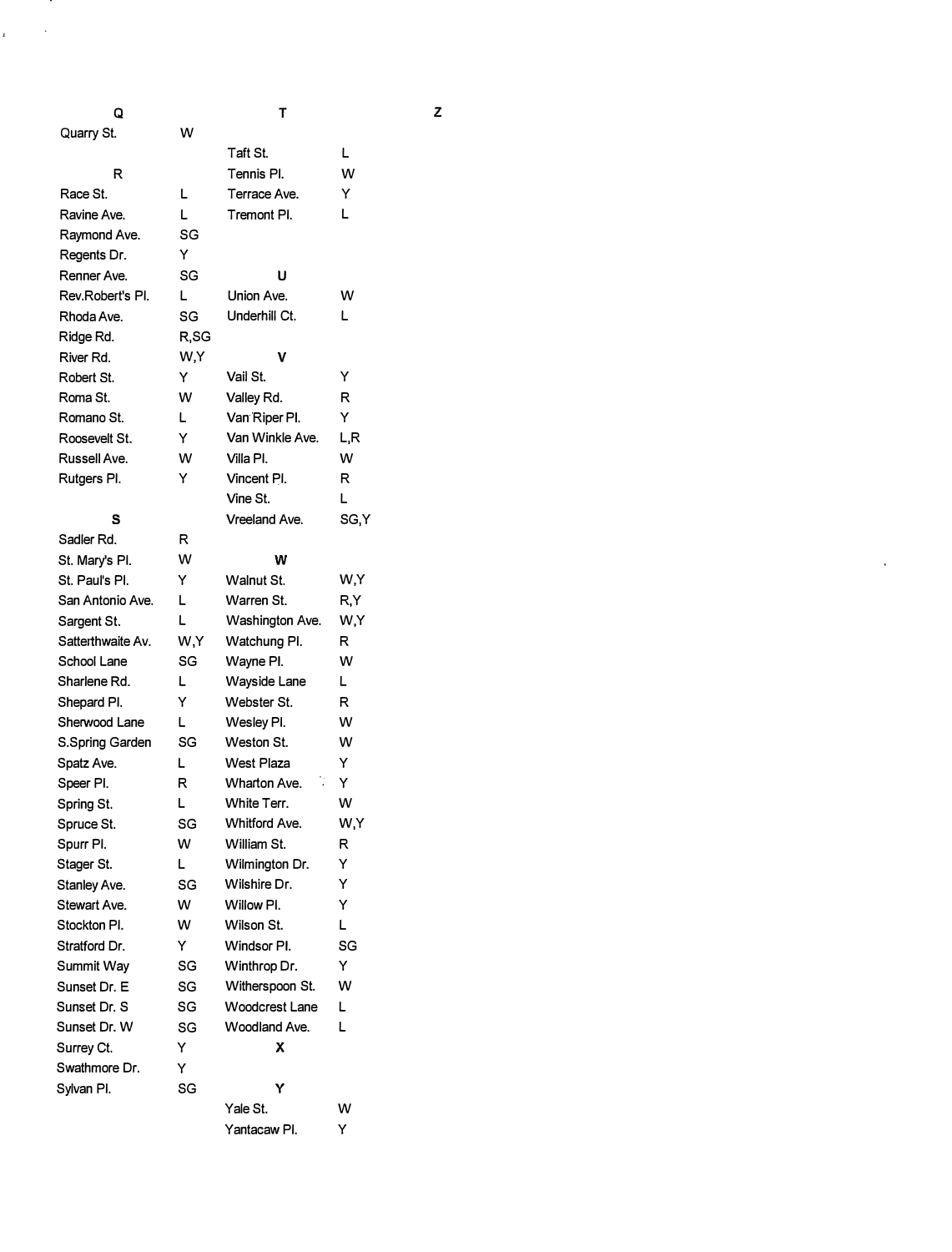## LINCOLN SCHOOL ZONE September 2003

#### Streets Wholly in Lincoln School Zone

| Ackerman St.   | Gonnelli St.       |
|----------------|--------------------|
| Albany Ave.    | Harrison St.       |
| Blum Lane      | Hastings Ave.      |
| Briar Lane     | Holmes St.         |
| Brookline Ave. | Homer Ave.         |
| Brown St.      | Hope St .          |
| Carrie Ct.     | Hopper Ave.        |
| Chase St.      | Jefferson St.      |
| Coppola St.    | Kierstead Ave.     |
| Corsay Rd.     | Lincoln St.        |
| Cortland St.   | Linn Rd.           |
| Craig Pl.      | Locust St.         |
| Crestwood Ave. | Margaret Ave.      |
| Crestwood Ct.  | Milton Ave.        |
| Cross St.      | Msgr. DiLuca Plaza |
| Denver St.     | Mt. Vernon St.     |
| DeVausney Pl.  | Nelson Pl.         |
| Donna Ct.      | Orchard St.        |
| Ernest St.     | Pake St.           |
| Essex St.      | Parallel St.       |
| Evergreen Ave. | Pauline Dr.        |
| Frank St.      |                    |

Plymouth Rd. Race St. Ravine Ave. Rev. Roberts Pl. Romano St. San Antonio Ave. Sargent St. Sharlene Rd. Sherwood Lane Spatz Ave. Spring St. Stager St. Taft St. Tremont Pl. Underhill Ct. Vine St.. Wayside Lane Wilson St. Woodcrest Lane. Woodland Ave.

#### **Streets Partly in Lincoln School Zone:**

- BLOOMFIELD AVE. from Columbia Ave., SE corner, No. 263 Bloomfield Ave., SW corner, No. 266 Bloomfield Ave., south to the Bloomfield/Nutley line, last numbers in Nutley, Nos. 1 & 2 Bloomfield Ave.
- CENTRE ST., south side, from Prospect St., No., 471 Centre St., east to Yantacaw Park, No., 335 Centre St.
- COOK RD. from Bloomfield/Nutley line, Nos. 1 & 2 Cook Rd., north to end of street, Nos. 23 and 26 Cook Road.
- EAST PASSAIC AVE. from Columbia Ave., No. 274 E. Passaic Ave., south to the Bloomfield/Nutley line, last number in Nutley No.2 E. Passaic Ave.
- ENTWISTLE AVE. from Harrison St., Nos. 1  $\&$  2 Entwistle Ave., south to the Belleville/Nutley line, last numbers in Nutley, Nos. 71 & 72 Entwistle Ave.
- FLORENCE ST. from Brookline Ave., NW comer, No. 42 Florence St., SW comer, No. 41 Florence St., west to end of street, No. 75 & 76 Florence St.
- FRANKLIN AVE. from Centre St., SE corner, No. 208 Franklin Ave., SW corner, No. 211 Franklin Ave., south to the Belleville/Nutley line, last numbers in Nutley, Nos. 1 & 2 Franklin Ave.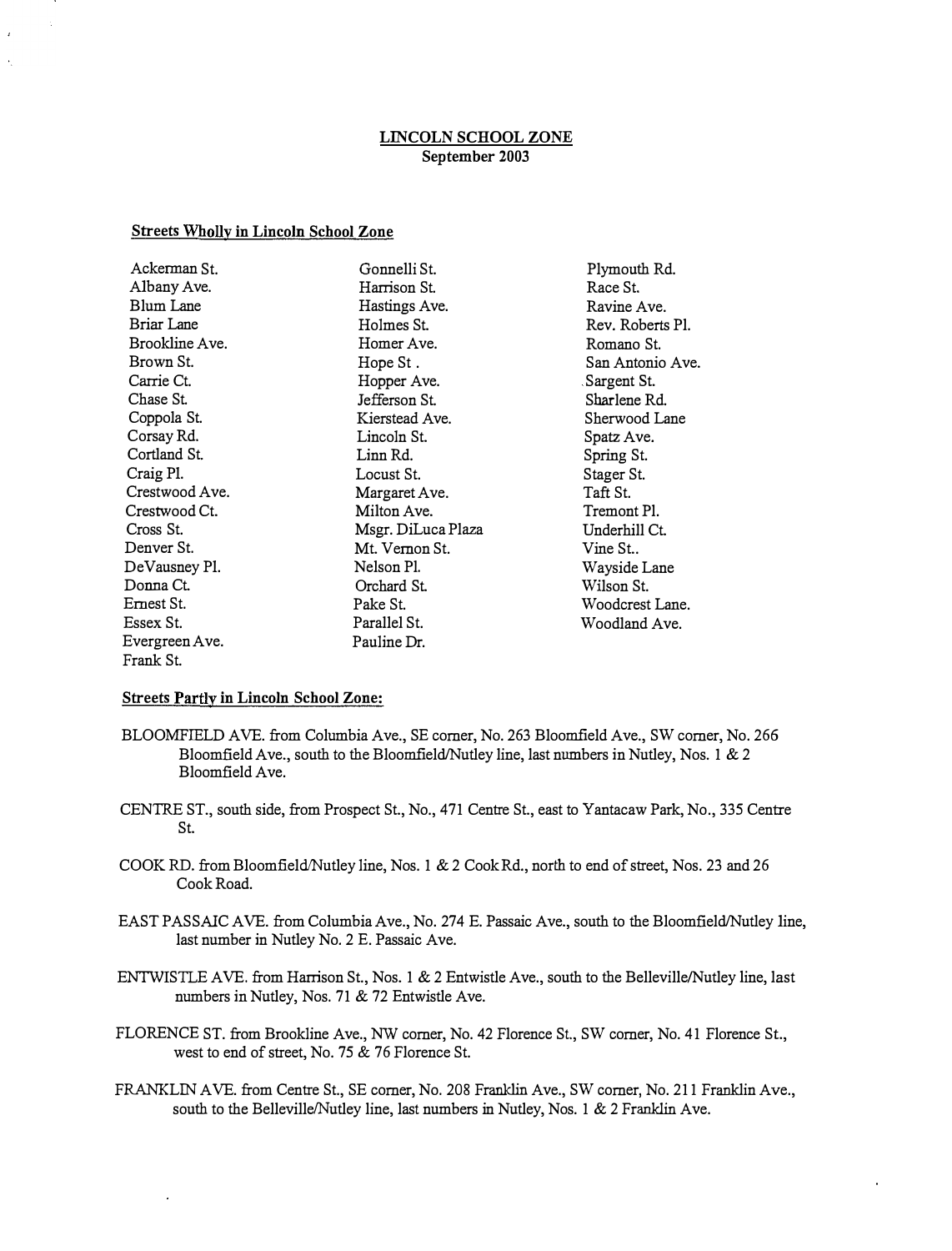#### Lincoln School Zone (continued)

- GLESS AVE. from Harrison St., Nos. 1 & 2 Gless Ave., south to the Belleville/Nutley line, last numbers in Nutley, Nos. 45 & 50 Gless Ave.
- MEACHEM ST. from Ernest St., Nos. 43 & 44 Meachem St., east to the Belleville/Nutley line, last numbers in Nutley, Nos. 9 & 10 Meachem St.
- MEMPHIS AYE. from Harison St., SE comer, 66 Memphis, SW comer No. 65 Memphis Ave., south to the Belleville/Nutley line, last numbers in Nutley, Nos. 1 & 2 Memphis Ave.
- MOORE PL. from Harrison St., Nos. 1 & 2 Moore Pl., south to the Belleville/Nutley line, last numbers in Nutley, No. 25 & 28 Moore PI.
- NEWARK AVE. from Harrison St., Nos. 1 & 2 Newark Ave, south to the Belleville/Nutley line, last numbers in Nutley, Nos. 33 & 36 Newark Ave.

PASSAIC AVE. from Harrison St., No. 11 Passaic Ave. to Belleville/Nutley line.

PROSPECT ST. from Centre St., SE comer, No. 242 Prospect St., SW comer, No. 243 Prospect St., south to the Belleville/Nutley line, last numbers in Nutley, Nos. 1 & 2 Prospect St.

VAN WINKLE AYE. from Columbia Ave. numbers 1 to 272 .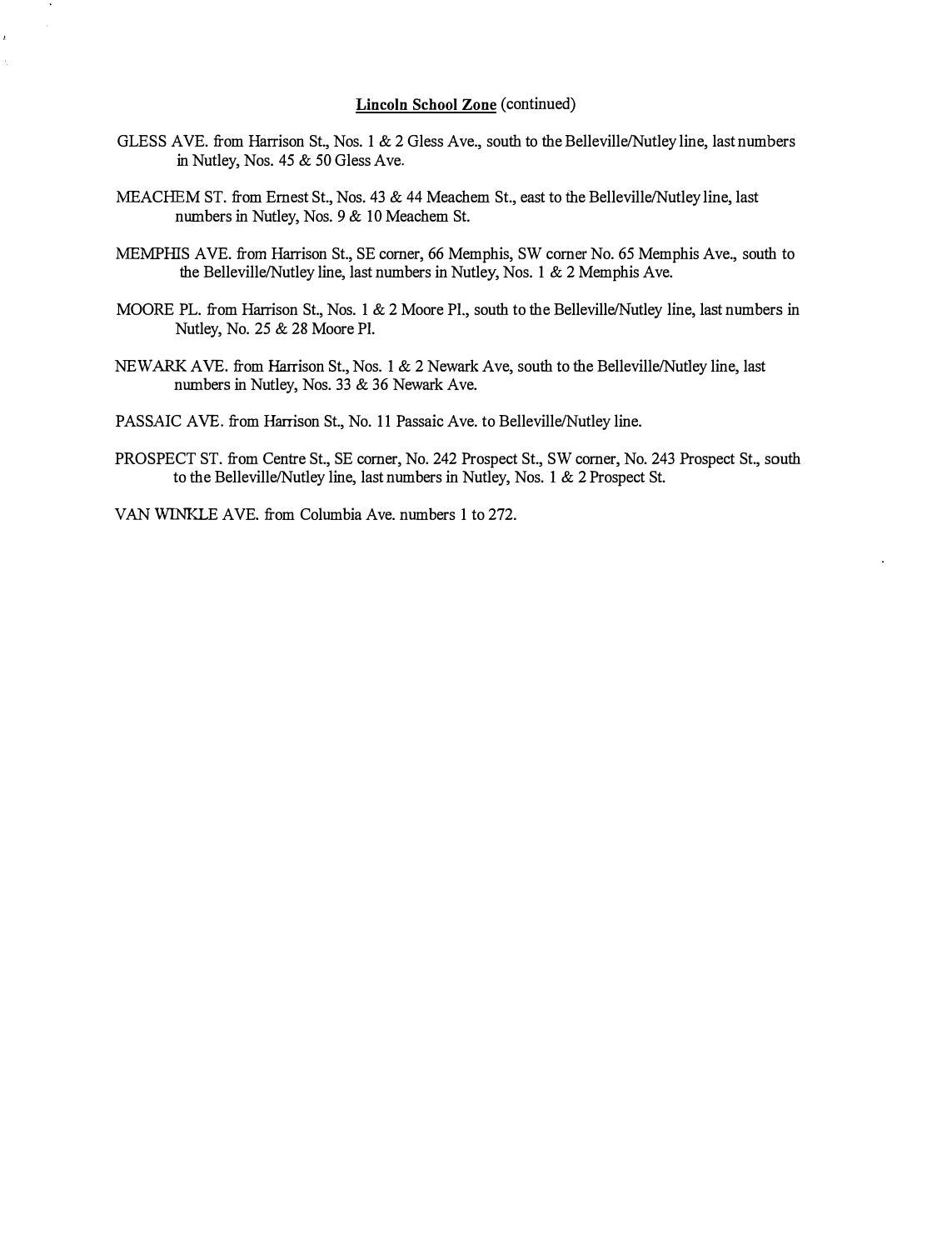## RADCLIFFE SCHOOL ZONE September 2003

#### Streets Wholly in Radcliffe School Zone:

| Adams St.     | Fulton St.    | Manhatten Ct.     |
|---------------|---------------|-------------------|
| Bank St.      | Gerard Rd.    | Monroe St.        |
| Beech St.     | Glenview Rd.  | Mountainview Ave. |
| Blair Rd.     | Hazel Terr.   | New St.           |
| Booth Dr.     | Hickory Rd.   | Newman Ave.       |
| Carteret Pl.  | Highland Ave. | Plain St.         |
| Church St.    | Hillside Cr.  | Povershon Rd.     |
| Clement St.   | Howard Pl.    | Speer Pl.         |
| Clover St.    | Hudson St.    | Valley Rd.        |
| Columbia Ave. | Ivy Pl.       | Vincent Pl.       |
| Faber Pl.     | Knox Pl.      | Webster St.       |
| Fairview Lane | Linden Pl     | William St.       |

## Streets Partly in Radcliffe School Zone

- BLOOMFIELD AVE. from Columbia Ave., NE corner, No. 263 Bloomfield Ave., NW comer, No. 293 Bloomfield Ave., north to Beech St., SE corner, No. 474 Bloomfield Ave., SW comer, No. 471 Bloomfield Ave.
- BROMLEY PL. from corner of Glenview Rd. and Watchung PI., Nos. 93 & 98 Bromley PI., north to Bloomfield/Nutley line, last numbers in Nutley, Nos. 58 & 61 Bromley Pl.
- CARLTON TERR. from Bromley Pl., Nos. 66 & 71 Carlton Terr., west to the Bloomfield/Nutley line, last numbers in Nutley, Nos. 58 & 59 Carlton Terr.
- CENTRE ST. north and south side from Bloomfield/Nutley line, No. 752 Centre St., east to Prospect St., No. 471 Centre St. from Prospect St. to Yantacaw Park.
- CHESTNUT ST. from Ridge Road, NE corner, No. 500 Chestnut St., SE corner, No. 499 Chestnut St., east to Vincent PI., Nos. 216 and 223 Chestnut St.
- EAST PASSAIC AVE. from Columbia Ave., No. 282 E. Passaic Ave. through 316 E. Passaic Ave.
- FISCHER AVE. from Gerard Rd., Nos. 19 & 20 Fischer Ave., west to the Bloomfield/Nutley line, last numbers in Nutley, Nos. 86 & 87 Fischer Ave.
- FRANKLIN AVE. from Centre St., NE corner, No. 214 Franklin Ave., NW corner No. 211 Franklin Ave., north to 477 (West Side Only)
- HILLSIDE AVE. from Chestnut St., Nos. 1 & 2 Hillside Ave., north to Vreeland Ave. to No. 149 Hillside Ave.
- OHLSON AVE. from Ridge Rd., Nos. 75  $& 76$  Ohlson Ave., west to the Bloomfield/Nutley line, last riumbers in Nutley Nos. 163 & 164 Ohlson Ave.
- PROSPECT ST. from Centre St., NE corner, No. 250 Prospect St., NW corner, No. 249 Prospect St., north to Beech St., SE corner, No. 444 Prospect St., SW corner, No. 439 Prospect St.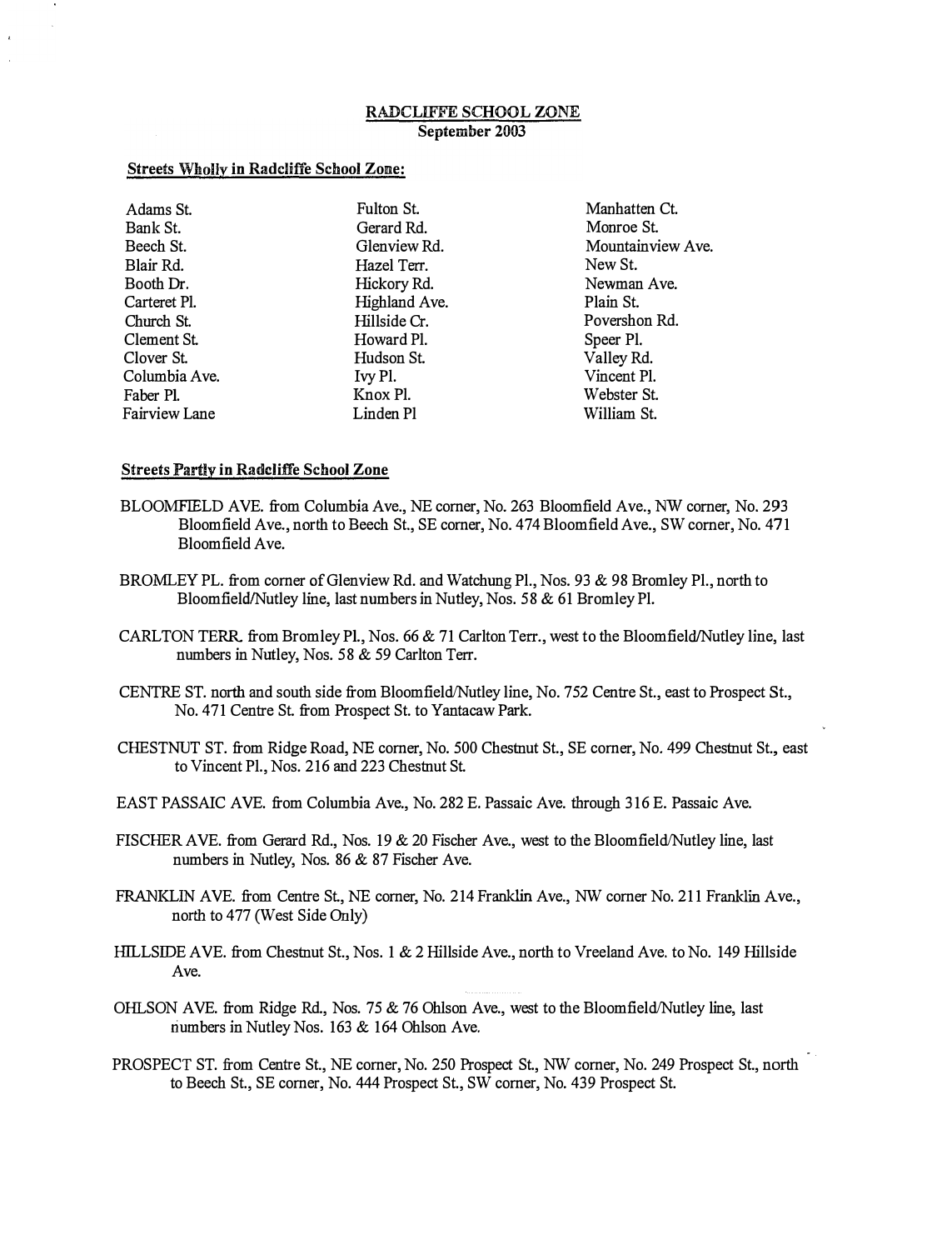# Radcliffe School Zone (continued)

- RIDGE RD. from Centre St., Nos. 1 & 2 Ridge Rd., north to Beech St., SE comer, No. 182 Ridge Rd., SW comer, No. 179 Ridge Road.
- SADLER RD. from Centre St., NE comer, No. 332 Sadler Rd., NW comer, No. 331 Sadler Rd., north to the Bloomfield/Nutley line, last numbers in Nutley, Nos. 339 & 364 Sadler Rd.

VAN WINKLE AYE. from Columbia Ave., No. 272 Van Winkle Ave. through No. 306 Van Winkle Ave.

WAREN ST. from Chestnut St., No. 17 north to Adams Ct., No. 41 Waren St.

 $\boldsymbol{b}$  $\bar{\mathbb{C}}$ 

> WATCHUNG PL. from Glenview Rd., Nos. 133 & 136 Watchung Pl., west to Bloomfield/Nutley line, last numbers in Nutley, Nos. 164 & 165 Watchung Pl.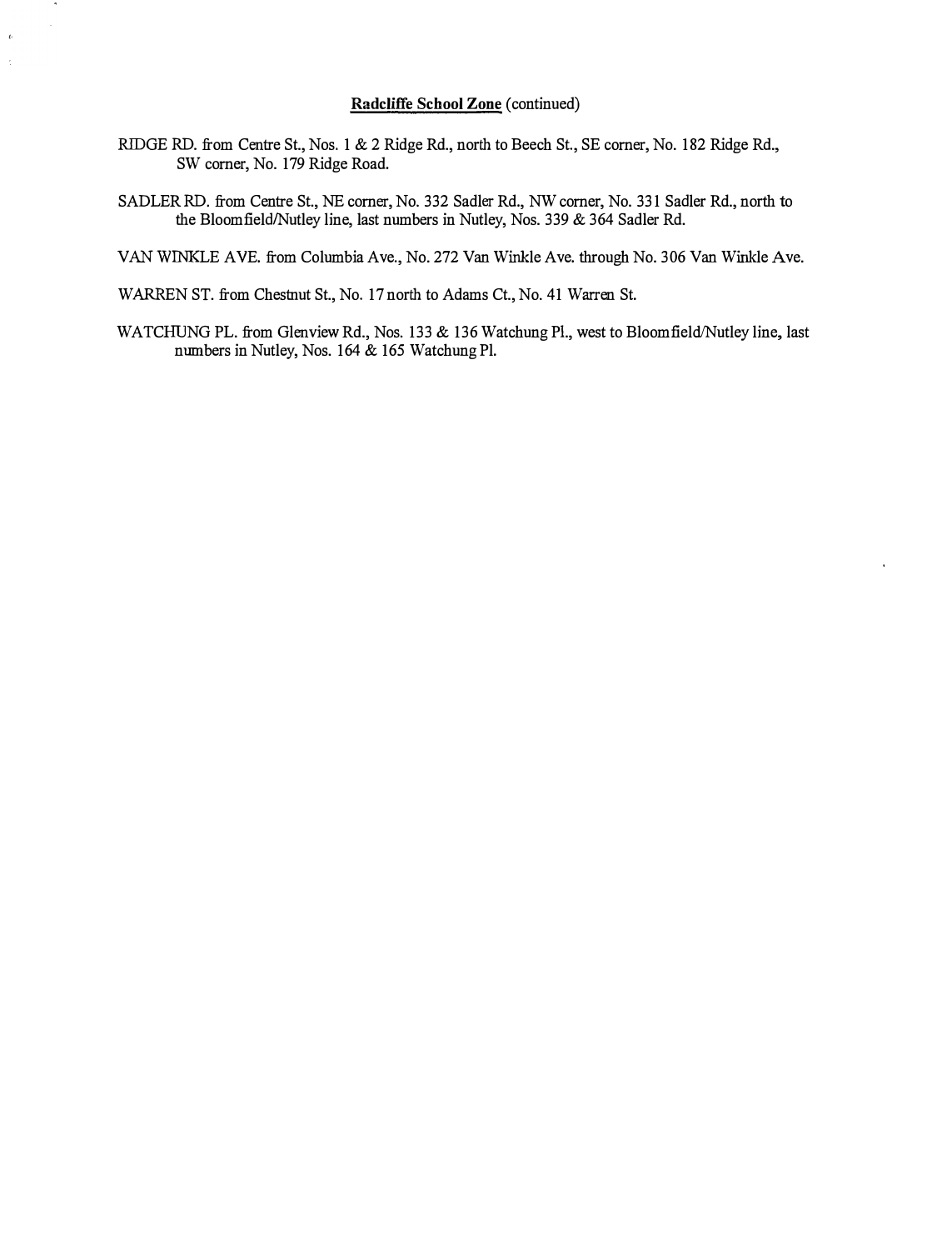## SPRING GARDEN SCHOOL ZONE September 2003

#### Streets Wholly in Spring Garden School Zone

Alexander Ave. Brookdale Ave. Cedar St. Chadwick Dr. Cottage PI. Daily St. Edison Ave. Emily Ave. Forest Ave. Funston PI.

Garden PI. Joerg Ave. Lake St. Landsdowne PI. Laura Ave. Mapes Ave. No. Spring Garden Ave. Oak Crest PI. Oakley Terr. Overlook Ter.

Poplar PI. Raymond Ave. Rhoda Ave. School Lane . So. Spring Garden Ave. Spruce St. Stanley Ave. Summit Way Sunset Drive. (E.,S.,W) Sylvan PI.

## Streets Partly in Spring Garden School Zone

- BLOOMFIELD AVE. from Beech St., NE comer, No. 480 Bloomfield Ave., NW comer, No. 479 Bloomfield Ave., north to Kingsland St., Nos. 718 & 775 Bloomfield Ave.
- CADMUS ST. from Joerg Ave., Nos. 1  $& 2$  Cadmus St., west to the Bloomfield/Nutley line, last Numbers in Nutley, Nos. 24 & 25 Cadmus St.
- CHARLES ST. from Joerg Ave., Nos. 1  $&2$  Charles St. to Darling Ave., last numbers in Nutley, Nos. 24 & 25 Charles st.
- COEYMAN AVE. from Prospect St., SW comer, No.1 Coeyman Ave., NW comer No.2 Coeyman Ave., west to the Bloomfield/Nutley lines, last numbers in Nutley, Nos. 267 & 268 Coeyman Ave.
- DARLING AVE. from Kingsland St., No. 197 Darling Ave., south to the Bloomfield/Nutley line, last number in Nutley, No. 163 Darling Ave.
- HAWTHORNE AVE. from Prospect St., SW comer, No. 65 Hawthorne Ave., NW comer, No. 66 Hawthorne Ave., west to Bloomfield Ave, Nos. 149 & 150 Hawthorne Ave.
- HIGH ST. from Prospect St., SW comer, No. 105 High St., and No. 106 High St. (across High St.), west to the Bloomfield/Nutley line, last numbers in Nutley, Nos. 396 & 397 High St.
- KENZEL AVE. from High St., Nos. 2  $\&$  3 Kenzel Ave., to the Clifton/Nutley line, last numbers in Nutley, Nos. 139 & 144 Kenzel Ave.
- KINGSLAND ST. from the Erie R.R., Nos.  $401 \& 402$  Kingsland St., west to the Bloomfield/Nutley line, last numbers in Nutley, Nos. 576 & 577 Kingsland St.
- NORMAN ST. from Stanley Ave., Nos. 1  $\&$  2 Norman St., west to the Bloomfield/Nutley line, last numbers in Nutley, Nos. 49 & 50 Norman St.
- PROSPECT ST. from Beech St., NW comer, No. 445 Prospect St., and No. 448 Prospect st. (across Prospect St.) north to High St., SE comer, No. 630 Prospect St., SW comer, No. 627 Prospect St.
- RENNER AVE. east side from High St., No. 2 Renner Ave., south to the Bloomfield/Nutley line, last number in Nutley, No. 44 Renner Ave.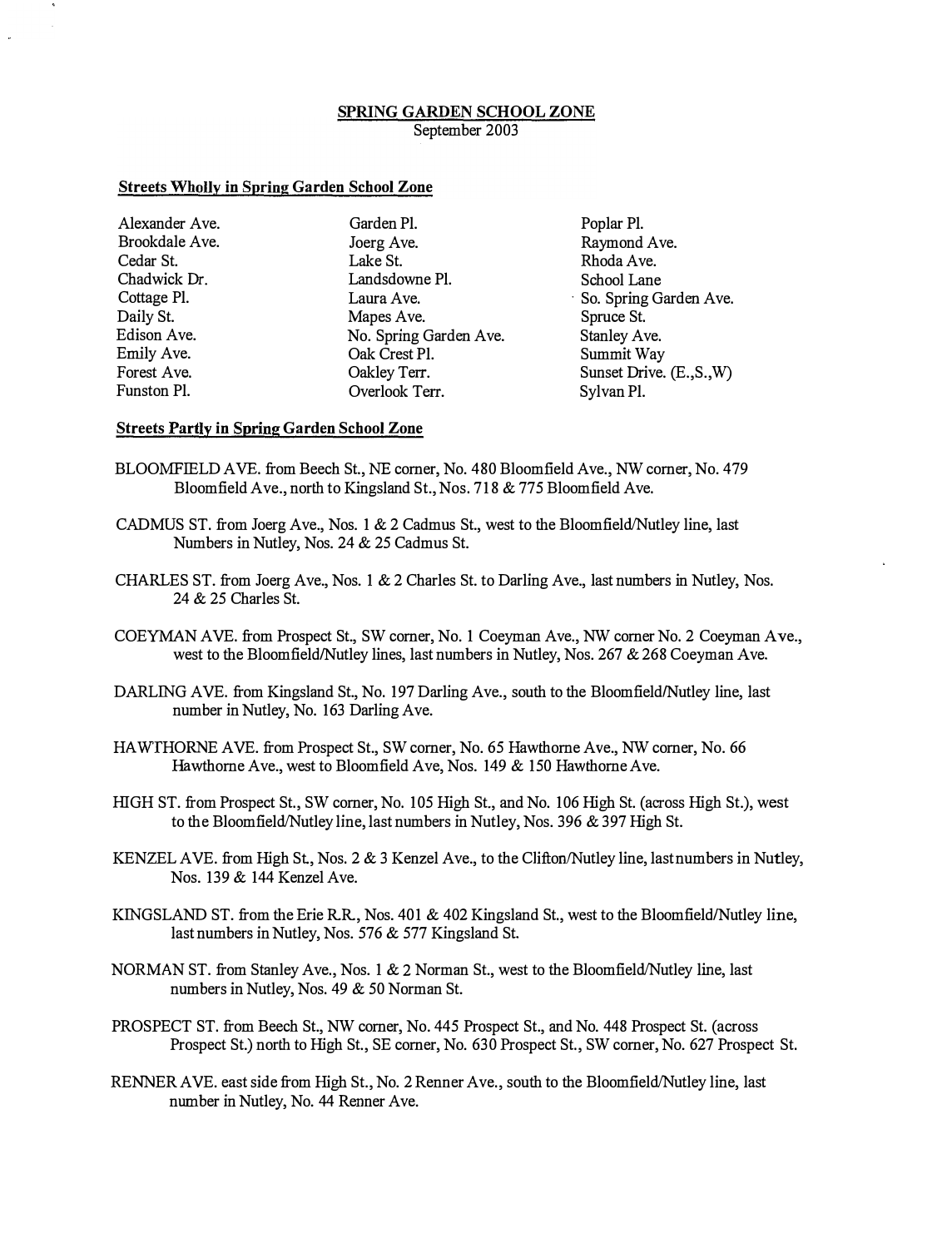# Spring Garden School Zone (continued)

- RIDGE RD. from Beech St., SE comer, No. 186 Ridge Rd., SW comer, No. 185 Ridge Rd. north to Coeyrnan Ave., Nos. 256 & 257 Ridge Rd.
- VREELAND AVE. from Prospect St., NE comer, No. 210 Vreeland Ave., SE comer, No. 209 Vreeland Ave., west to Bloomfield Ave., Nos. 299 & 300 Vreeland Ave.
- WINDSOR PL. from Kingsland St., Nos. 1 & 2, to the Clifton/Nutley line, last numbers in Nutley, Nos. 59 & 62 Windsor PI.

 $\bar{\boldsymbol{\chi}}$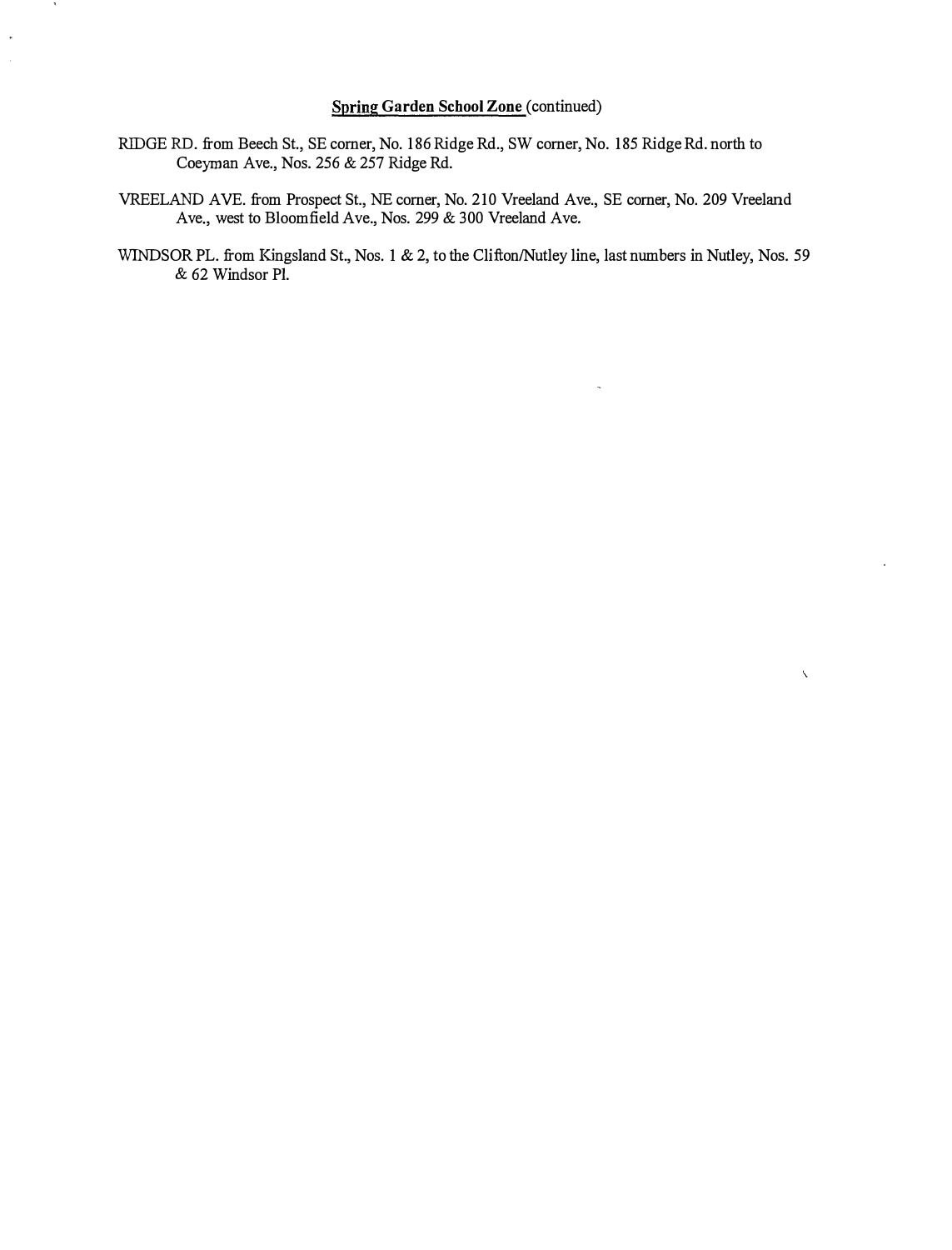# WASHINGTON SCHOOL ZONE September 2003

#### Streets Wholly in Washington School Zone

| Bayard St.      | Hay Ave.          |             |
|-----------------|-------------------|-------------|
| Birch St.       | Heatherington Rd. | Park Ave.   |
| Burnett Pl.     | Hilton St.        | Pomander    |
| Conduit St.     | Humbert St.       | Princeton 9 |
| Conover Ave.    | Hunt Pl.          | Quarry St.  |
| Dock St.        | Ideal Ct.         | Roma St.    |
| Duncan Pl.      | Lafayette Pl.     | Russell Av  |
| Durant Pl.      | Lewis St.         | Spurr Pl.   |
| East Centre St. | Lovel Ct.         | Stewart Ay  |
| E. White Terr.  | Morris Pl.        | Stockton P  |
| Ellen St.       | Msg. Blake Plaza  | Tennis Pl.  |
| Freeman Pl.     | Msg. Owens Pl.    | Villa Pl.   |
| Friedland Rd.   | Myrtle Ave.       | Wayne Pl.   |
| Gabriel St.     | Naim Pl.          | Weston St.  |
| Grant Ave.      | Nassau St.        | White Terr  |
| Hagert St       | Naim Pl.          | Witherspoo  |
| Hampton Pl.     | Nicola Pl.        |             |
| Hancox Ave.     | Oak Ridge Ave.    |             |
| Harvard St.     |                   |             |
|                 |                   |             |

Pomander Walk Princeton St. Roma St. Russell Ave. Stewart Ave. Stockton Pl. Wayne Pl. Weston St. White Terr. Witherspoon St.

#### **Streets Partly in Washington School Zone**

- BERTON PL.from King St., Nos. 12 & 13 Berton Pl., south to the Belleville/Nutley line, last numbers in Nutley, Nos. 1 & 2 Berton PI.
- CENTRE ST. from Yantacaw Park, NE corner, No. 306 Centre St., SE corner, No. 303 Centre St., east to Washington Ave., Nos. 1 & 2 Centre St.
- FLORENCE ST. from Brookline Ave., NE corner, No. 36 Florence St., SE corner, No. 35 Florence St., east to Passaic Ave., Nos. 1 & 2.
- HIGHFIELD LANE from Walnut St., NE corner, No. 136 Highfield Lane, SE corner, No. 137 Highfield Lane, east to River Rd., Nos. 3 & 4 Highfield Lane.
- KING ST. from Union Ave., Nos. 137 & 138 King St., east to the Belleville/Nutley Line, last numbers in Nutley, Nos. 42 & 67 King St.
- NUTLEY AYE. from the Erie RR, NE corner, No. 248 Nutley Ave., SE corner No. 243 Nutley Ave., east to River Rd., Nos. 9 & 10 Nutley Ave.

PARK DRIVE from Park Way south to Centre St.

- PASSAIC AYE. west side from Park Way, No. 277 Passaic Ave., south to Harrison St., No. 13 Passaic Ave., east side from Chestnut St., SE corner, No. 332 Passaic Ave., south to Harrison St., No. 8 Passaic Ave.
- RIVER ROAD from a point in line with the end of Satterthwaite Ave., Nos. 371 and 372 River Road, south to the Belleville/Nutley line, last numbers in Nutley, Nos. 1 & 2 River Road.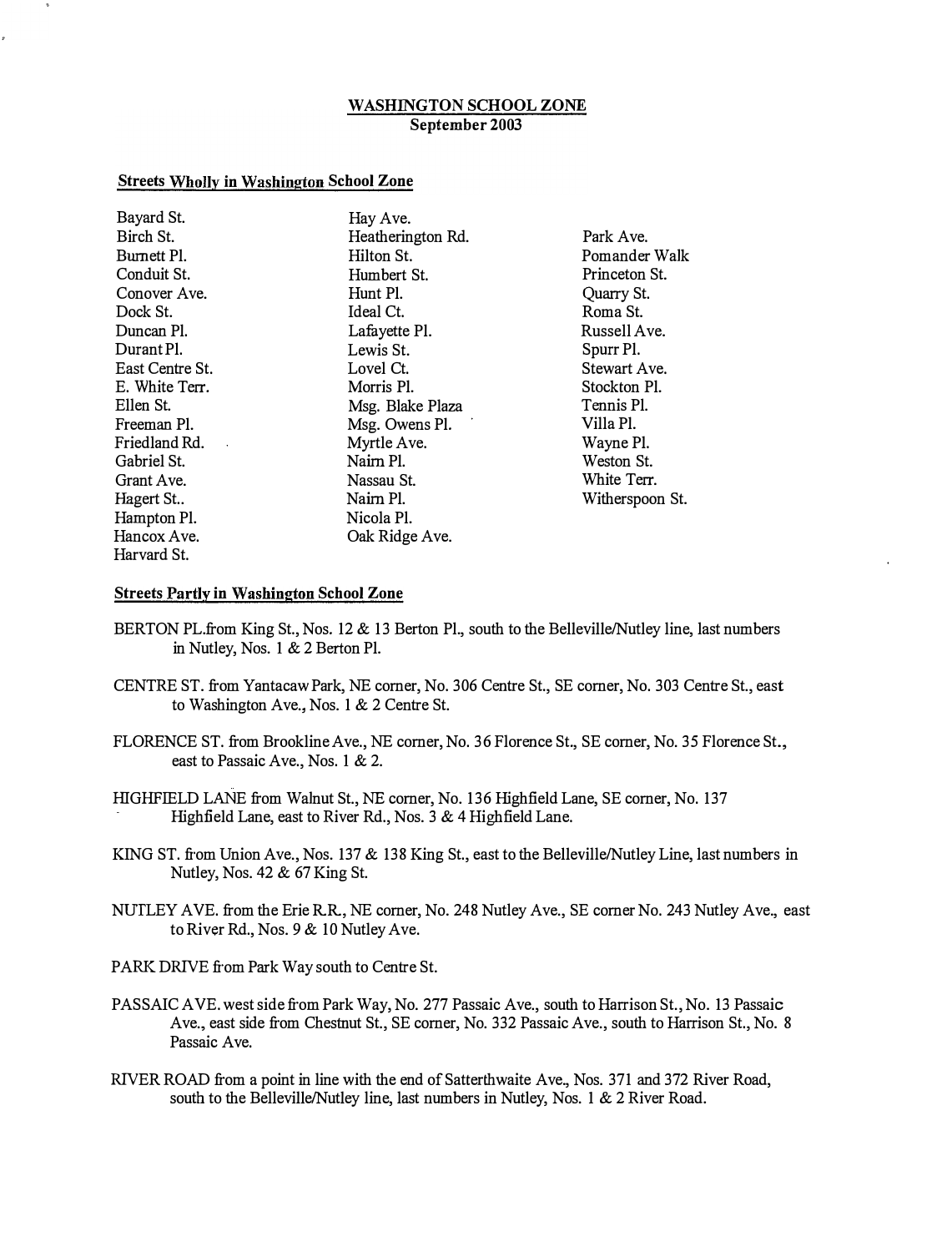## Washington School Zone (continued)

- ST. MARY'S PL. from Park Ave., Nos. 147 & 148 St. Mary's Pl., south to the Belleville/Nutley line, last Nos. in Nutley, Nos. 1 & 2 st. Mary's PI.
- SATTERTHWAlTE AYE. from Walnut St., NE comer, No. 98 Satterthwaite Ave., SE comer No. 97 Satterthwaite Ave., east to Washington Avenue, No. 69 & 70 Satterthwaite Ave.
- UNION AVE. from Park Ave., Nos. 178  $&$  181 Union Ave., to the Belleville/Nutley line, last numbers in Nutley, Nos. 1 & 2 Union Ave.
- WALNUT ST. from Park Ave., Nos. 89 & 90 Walnut St., north to Satterthwaite Ave., SE comer, No. 288 Walnut St., SW comer, No. 287 Walnut St.
- WASHINGTON AYE. from Satterthwaite Ave., SE comer, Nos. 381 & 384 Washington Ave., south to the Belleville/Nutley line, last numbers in Nutley, Nos. 1 & 2 Washington Ave.
- WESLEY PL. from King St., Nos. 18 & 19 Wesley Pl., south to the Belleville/Nutley line, last numbers in Nutley, Nos. 1 & 2 Wesley PI.
- WHITFORD AVE. from Park Ave., Nos. 1 & 2 Whitford Ave., north to Chestnut St., SE corner, No. 100 Whitford Ave., SW comer, No. 99 Whitford Ave.
- YALE ST. from Conover Ave., Nos. 79 & 82 Yale St., to the Belleville/Nutley line, last numbers in Nutley, Nos. 1 & 2 Yale St.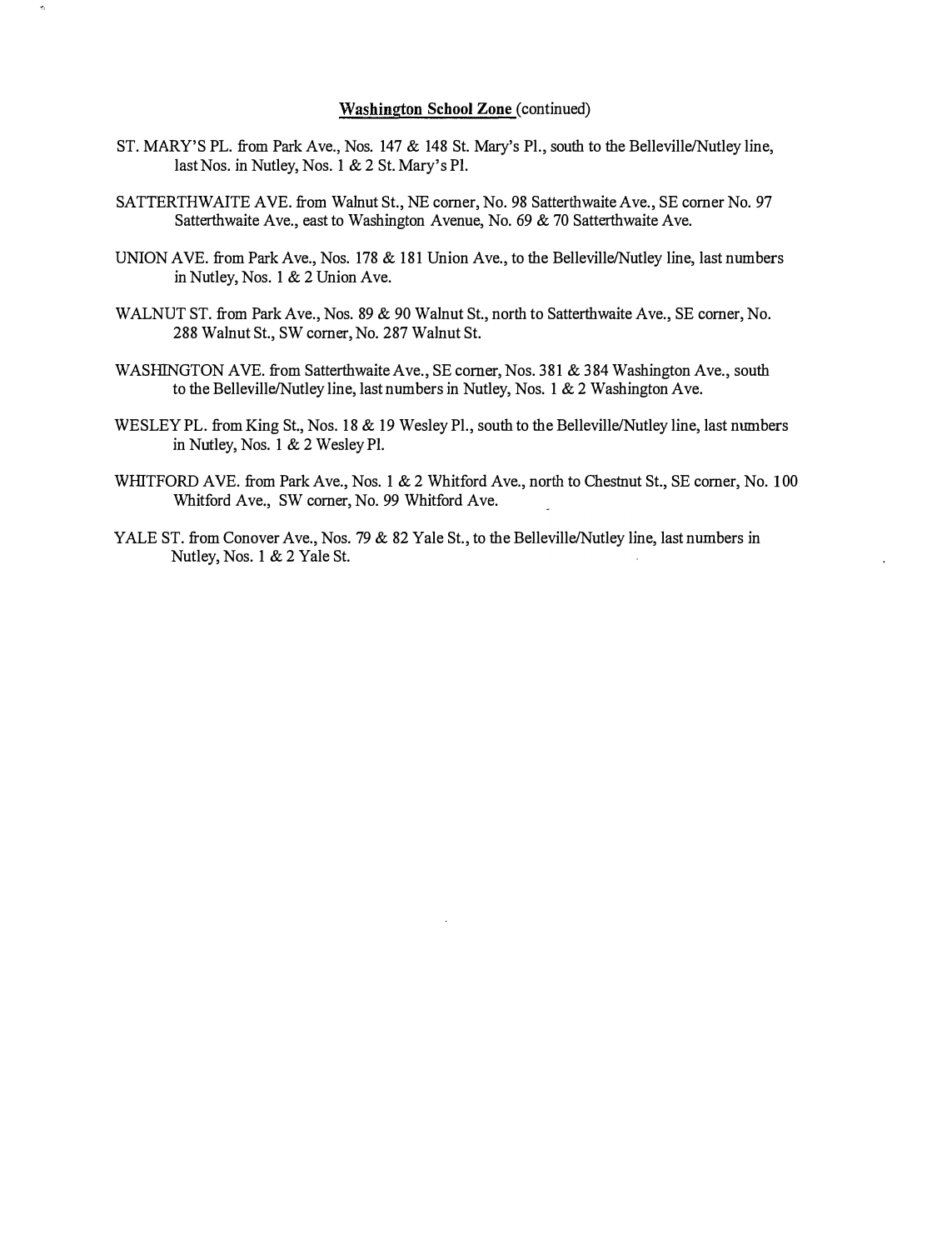# YANTACAW SCHOOL ZONE September 2003

# Streets Wholly in Yantacaw School Zone

| Baltimore St.   | Erie Pl.       | North Rd.      |
|-----------------|----------------|----------------|
| Barclay Dr.     | Evelyn Pl.     | Oak St.        |
|                 |                |                |
| Barringer Dr.   | Fairfax Ct.    | Orange St.     |
| Blanjen Terr.   | Fernwood Terr. | Park Way       |
| Brittany Cr.    | Fitting Pl.    | Pershing Ave.  |
| Brookfield Ave. | Franklin Terr. | Regents Dr.    |
| <b>Brookway</b> | Glendale St.   | Roosevelt St.  |
| Calico Lane     | Hamilton Pl.   | Rutgers Pl.    |
| Cambridge Dr.   | Hartford Dr    | St. Paul's Pl. |
| Cherry Pl.      | Howe Ave.      | Shepard Pl.    |
| Chesire Ct.     | Irving Pl.     | Stratford Dr.  |
| Chestnut Pl.    | Jackson St.    | Surrey Ct.     |
| Cleveland Ave.  | Lakeside Dr.   | Swathmore Dr.  |
| Colonial Terr.  | Laurel Pl.     | Vail St.       |
| Coventry Dr.    | Lloyd St.      | Van Riper St.  |
| Dodd St.        | Maple Pl.      | Wharton Ave.   |
| Dogwood Lane    | Manchester Dr. | Willow Pl.     |
| East High St.   | May Pl.        | Wilmington Dr. |
| East Plaza      | McKinley St.   | Wilshire Dr.   |
| Edgar Pl.       | Memorial Dr.   | Winthrop Dr.   |
| Edgewood Ave.   | Memorial St.   | Yantacaw Pl.   |
| Elm Pl.         | Montclair Ave. |                |
| Enclosure       |                |                |

# Streets Partly in Yantacaw School Zone

- CATHEDRAL AVE. from Kingsland St., Nos. 1 & 2 Cathedral Ave, north to the Clifton/Nutley line, last numbers in Nutley, No. 63 & 68 Cathedral Ave.
- CHESTNUT ST. from Vincent PI., Nos. 217 & 218 Chestnut St., east to Erie RR, Nos. 15 & 16 Chestnut St.
- FRANKLIN AYE. from Vreeland Ave., NE comer, No. 479 Franklin Ave., and NW comer, No. 482 Franklin Ave., north to the Clifton/Nutley line, last numbers in Nutley Nos. 748 & 751 Franklin Ave., Apartment Building # 460 is to be considered part of the Yantacaw District.
- HA WTHORNE AYE. from Prospect St., NE comer, No. 60 Hawthorne Ave., No. 59 Hawthorne Ave, east to Hillside Ave., Nos. 1 & 2 Hawthorne Ave.
- HIGH ST. from Prospect St., SE comer, No. 93 High St. and No. 102 High st. (across High St.), east to Franklin Ave., Nos. 1 & 2 High St.
- HIGHFIELD LANE from Passaic Ave., Nos. 308 & 311 Highfield Lane, east to Walnut St., NW comer, No. 142 Highfield Lane, and SW comer No. 143 Highfield Lane.
- HILLSIDE AVE. from Vreeland Ave., NW corner, No. 155 Hillside Ave., and No. 158 Hillside Ave. (across Hillside Ave.), north to the Clifton/Nutley line, last numbers in Nutley, Nos.  $413 \& 414$ Hillside Ave.